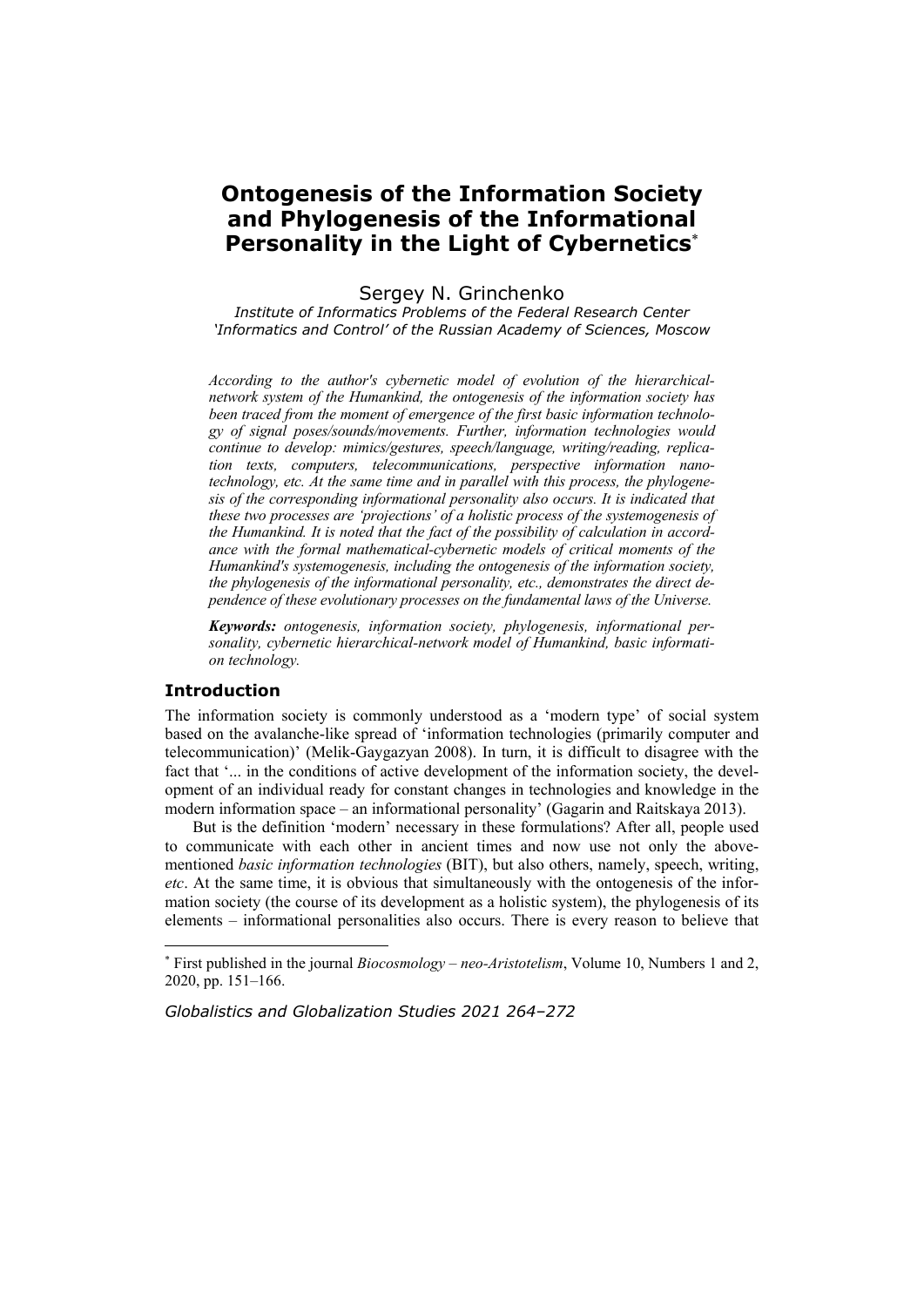the stages of the latter – in contracted form – each of us repeats today in the ontogenesis of our own personality, starting from childhood and beyond (by analogy with the biogenetic law of the development of living<sup>1</sup>).

The question arises: are the 'ancient' and 'modern' BITs that are the basis of the ontogenesis of the information society and the phylogenesis of informational personalities related in one way or another to each other, and if so, on what basis?

#### **Cybernetic Model of the Hierarchical-Network System of Humankind**

This question can be answered by referring to the concept of the Humankind as a *holistic cybernetic* system – as part of several subsystems of different historical age, evolving on the Earth, starting from a distant background  $\sim$ 28.2 million years ago, and representing hierarchical-network structures (Gagarin, and Raitskaya 2013; Grinchenko 2004, 2006, 2007, 2009, 2011, 2012a) (Fig. 1).



**Fig. 1.** Fragments of the Humankind's system scheme

<sup>&</sup>lt;sup>1</sup> 'The ontogenesis of every organism represents a brief and concise repetition (recapitulation) of the phylogenesis of its ancestors ... phylogenesis is the cause of the formation of ontogenesis' (Iordansky 2005).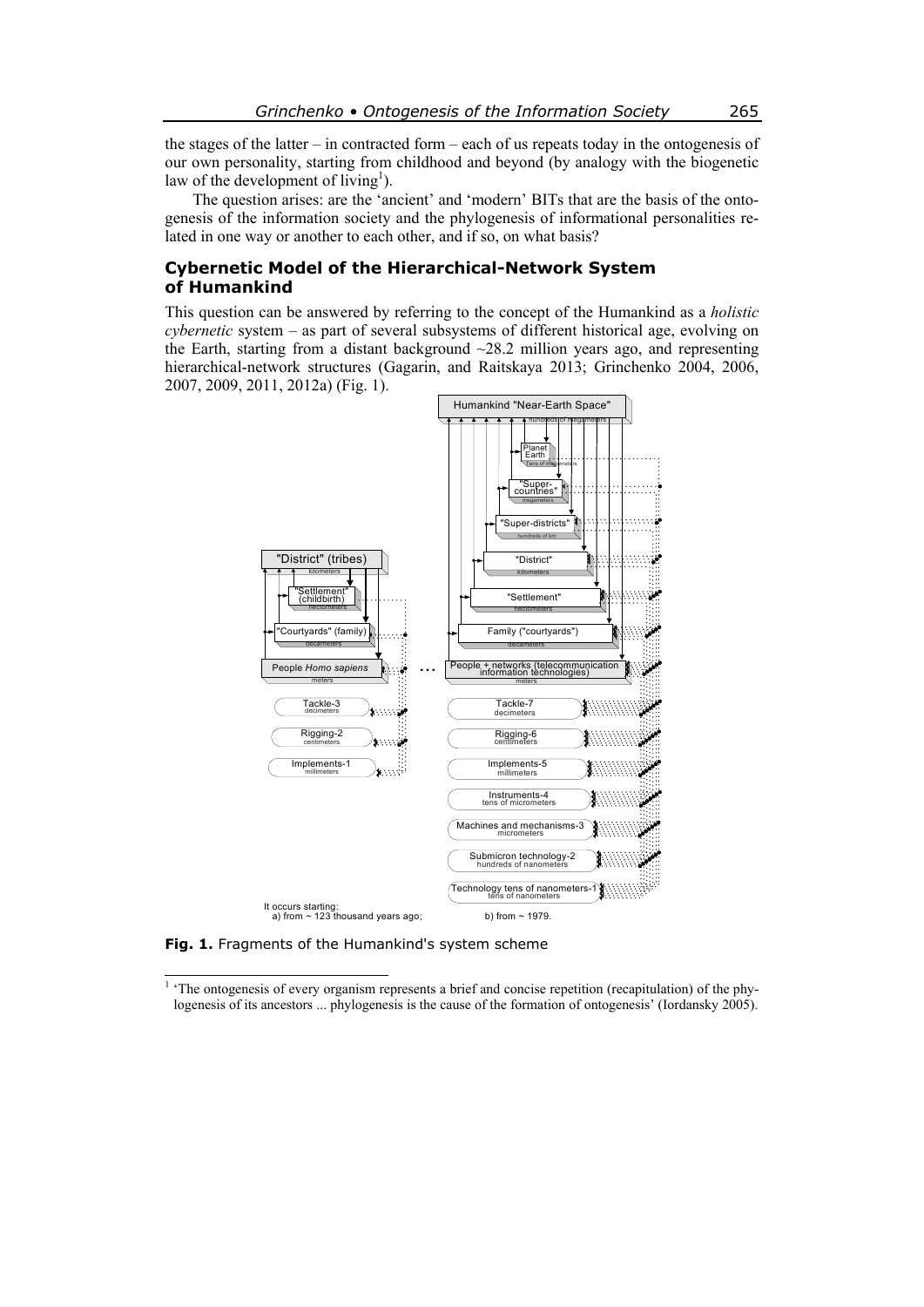We should make some comments to Figure 1. The ascending arrows having a 'manyto-one' structure (on the left side of the subsystems) reflect *the search activity* of the representatives of the corresponding tiers in the hierarchy. The descending solid arrows, having a 'one-to-many' structure (in the central part of the subsystems), reflect *the target criteria of search optimization of the energy* of the Humankind's system. The downward dashed arrows, having a 'one-to-many' structure (on the right side of the subsystems), reflect the optimizational *system memory* of the personal-production-social: the result of adaptive influences of representatives of the overlying hierarchical tiers on the structure and behavior of the underlying ones.

The goal-setting elements of these subsystems permanently inform the components hierarchically embedded in them, whether their actions lead to a state that is energetically favorable for the subsystem, or not, which initiates a change in such actions. Such cybernetic behavior is adequately described by random search optimization algorithms (Rastrigin 1979).

According to the cybernetic model of evolution of the hierarchical-network personalityproduction-social system (of the Humankind), the intervals between the starts of the considered evolutionary stages, as well as the allocated spatial dimensions of the communities, their infrastructures and the manipulative accuracies used, obey the simplest mathematical law. They represent a geometric progression with a denominator of  $e^{\epsilon}$ =15.15426...<sup>2</sup>.

*The hierarchical-network* structures of natural systems represent hierarchical tiers interacting with each other to form the network structures. In other words, these are hierarchical structures formed via enclosure (*i.e*., of the 'nested doll' type, but with a significantly more than one inclosure at each hierarchical level). Their interaction with each other forms corresponding network structures (*i.e*., hierarchical structures formed via enclosure significantly differ from the hierarchical structures formed via submission, the ltter are characteristic of social structures such as the army, bureaucracy, church, *etc.*).

Thus, an organically intimate combination of hierarchical and network structures takes place, and the network interaction of elements occurs not only within the representative of the hierarchically higher tier that encompasses them, but also between the elements belonging to other, adjacent, representatives of the latter (Fig. 2).

At the same time, the emergence of BIT telecommunications made possible the intertiered network interactions within the framework of the hierarchical-network of the Humankind's system. As a result, this has radically changed the whole structure of interpersonal and public network connections that are natural for such a system until the present. This is observed in practice and noted by experts, for example, 'The network principle becomes the main one in the information society' (Kostina 2018: 147). After all, this BIT has provided the opportunity for *direct and unlimited* influence on a separate isolated individual of groups and communities external in relation to it  $-$  in accordance with their own interests and goals. The resulting conflict of interests and targets of the individual and such communities in potency can be very dangerous for society as a whole.

 $\overline{a}$ 

<sup>&</sup>lt;sup>2</sup> The value of this quantity was previously revealed by Zhirmunsky and Kuzmin in their study of critical levels in the development of the wildlife system (Zhirmunsky, and Kuzmin 1982).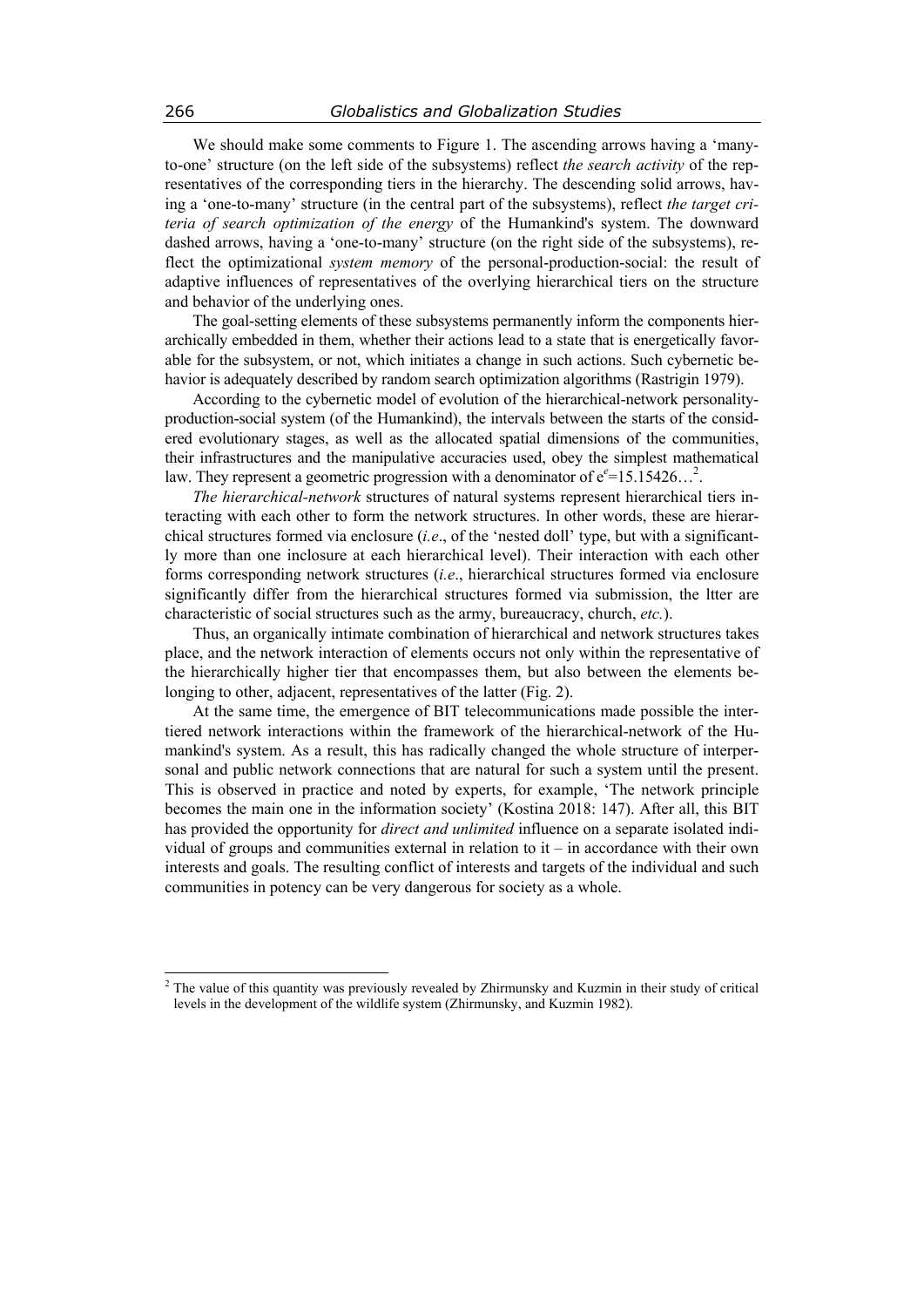

**Fig. 2.** Typical three-tier hierarchical-network structures: fragments with 'nesting' coefficients 3 and 5 (4)

## **Stages of Ontogenesis of the Information Society and of Phylogenesis of the Information Individuals**

Within the cybernetic model of the Humankind's system, the stages of ontogenesis of the information society and phylogenesis of the informational personalities can be traced by several parameters: the growth of the hierarchical complexity of the system, $3$  the growth of spatial (infrastructure and accuracy) characteristics adequate to its stages, the complexity of its corresponding BIT stages, *etc*. The combination of all such processes is logical to call the *systemogenesis* of the Humankind (Fig. 3).

It is precisely the sequence of the emergent new BIT which is most clearly traced in the history of Humankind and which directly characterizes the corresponding stage of the development of the information personality using them – and, as a result, formed by these personalities of society.

Let us consider in more detail the main stages of ontogenesis of the information society and of phylogenesis of informational individuals in the Humankind's system. Noting that all dates and sizes in the model are estimated approximately but rather close to those empirically observed by historians, paleoanthropologists, and archaeologists (Grinchenko and Shchapova 2010, 2014, 2020; Shchapova, and Grinchenko 2017; Schapova, Grinchenko, and Kokorina 2019).

 $\overline{a}$ 

<sup>&</sup>lt;sup>3</sup> The hierarchical complexity of system is the number of levels/tiers in the systemic hierarchy of Humankind, where it varies in the range of 3–17, according to the formula  $N = 1 + 2n$ , where:  $n = 1 + 8 -$  stage number.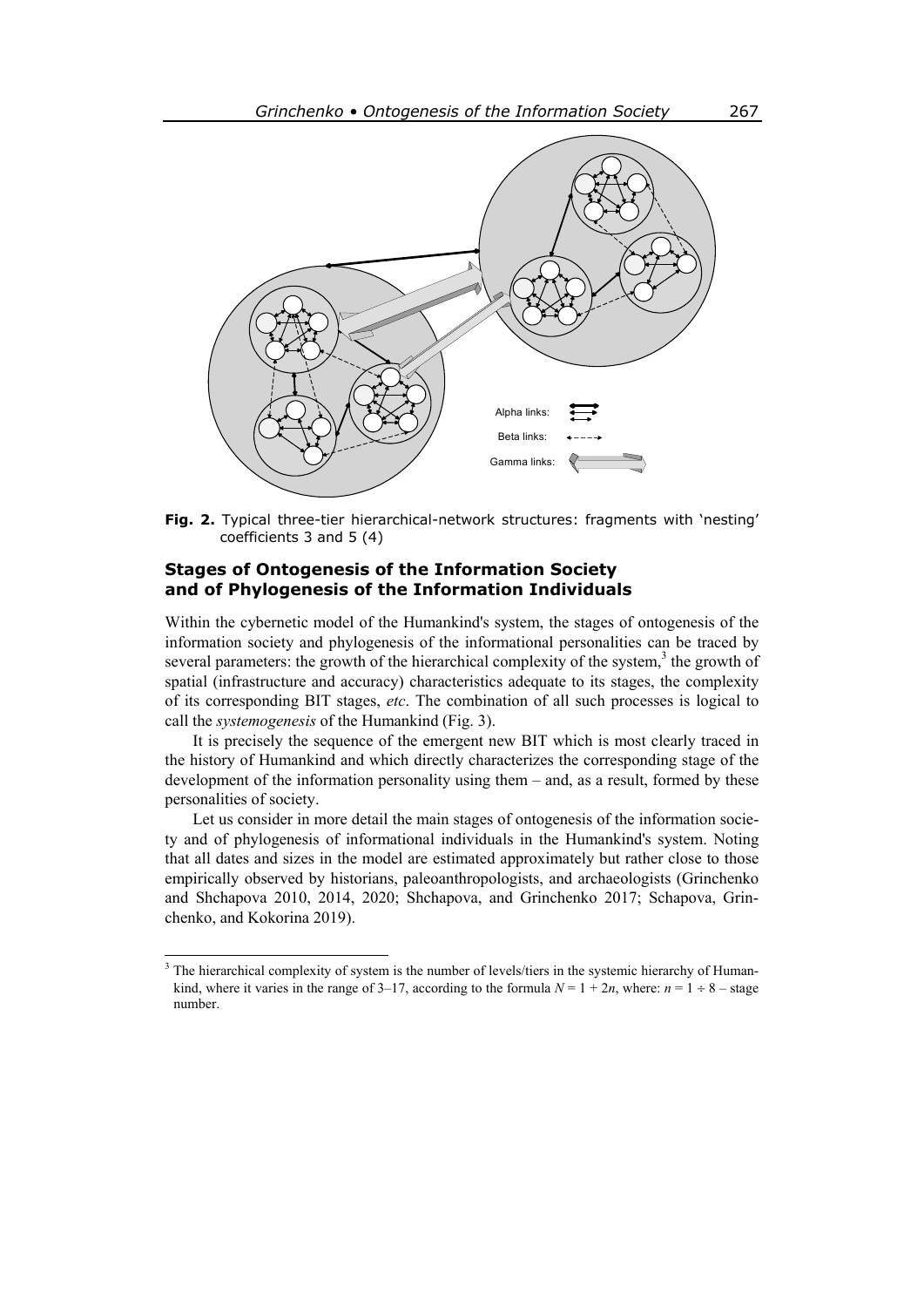

**Fig. 3.** Stages of the Humankind's systemogenesis (on a double logarithmic scale)

So, the *zero stage* can be dated to 428–28.2 million years ago and the hierarchical complexity of the system was equal to one. This is the way to interpret the time between the start of the cephalization of vertebrates and the emergence of the first *Hominoidea* (distant human ancestors) with a corresponding area about 4.2 m.

**The first stage**: 28.2–1.86 million years ago and beyond, the hierarchical complexity of the 'pre-pre-Humankind's' system at this stage is equal to three. The subject of *Hominoidea* and then his successor *Hominidae*, combining into flocks and families, form relatively stable/effective self-control and infrastructure elements of communities in territories with a linear size (radius of a circle of the corresponding area) of 4.2–64 m, and also increase the accuracy of their manipulative environmental impacts from 420 to 28 cm. At the same time, they develop and use BIT signaling poses/sounds/movements: starting from 28.2 million years ago to the culmination (emergence of *Hominidae*) – about 9.79 million years ago.

**The second stage**: 1860–123 thousand years ago and beyond, the hierarchical complexity of the 'pre-Humankind's' system at this stage is equal to five. The subject of *Homo ergaster/Homo erectus/Homo heidelbergensis*, when combined into genera, forms relative-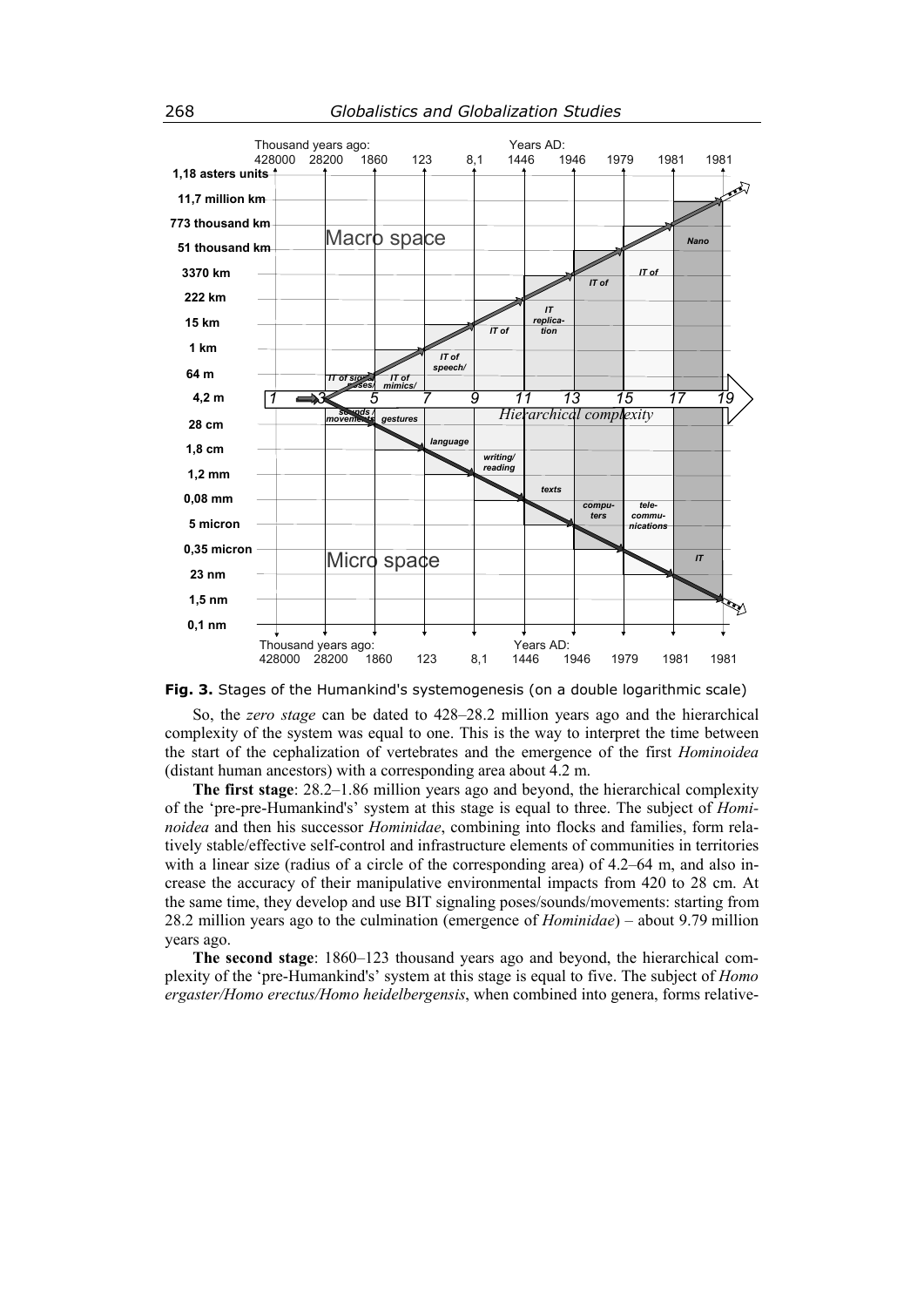ly stable/effective self-control and infrastructure elements of these communities in the areas with a linear size of 64–1000 m, and also increases the accuracy of their manipulative effects on the environment from 28 to 1.8 cm. At the same time, in addition to BIT signaling poses/sounds/movements, it develops and uses BIT mimics/gestures: starting from about 1,860 thousand years ago to the culmination (the emergence of *Homo heidelbergensis*) about 612 thousand years ago.

**The third stage**: 123–8.1 thousand years ago and further, the hierarchical complexity of the system of the Humankind at this stage is equal to seven (see Fig. 1a). The *Homo sapiens* join together in tribes and form relatively stable/effective self-control and infrastructure elements of these communities in territories with a linear size of 1–15 km, and they also increase the accuracy of the manipulative environmental impacts from 18 to 1.2 mm. At the same time, he, in addition to BIT signal poses/sounds/movements and BIT mimics/gestures, develops and uses speech/language BIT: starting from about 123 thousand years ago to the culmination ('Upper Paleolithic revolution') about 40.3 thousand years backwards.

**The fourth stage**: 8.1 thousand years ago – 1446 AD and further, the hierarchical complexity of the Humankind system at this stage is equal to nine. The *Homo sapiens'*<sup>4</sup> uniting into 'super-districts' (tribal unions and then into small states), form relatively stable/effective self-control and infrastructure elements of these communities in the territories with linear size of 15–222 km, and also increases the accuracy of the manipulative effects on the environment from 1.2 to 0.08 mm. At the same time, in addition to BIT signal poses/sounds/movements, BIT mimics/gestures, and BIT speech/language, they develop and use BIT writing: starting from about 8.1 thousand years ago to the culmination ('the Axial Age') about 2.7 thousand years ago.

**The fifth stage**: 1446–1946 and further, the hierarchical complexity of the system of Humankind at this stage is equal to eleven. The *Homo sapiens,* uniting into 'supercountries' (large states and unions), form relatively stable/effective self-control and infrastructure elements of these communities in territories with a linear size of 222–3370 km, and they also increase the accuracy of the manipulative effects on the environment from 80 to 5 microns. At the same time, in addition to BIT signal poses/sounds/movements, BIT mimics/gestures, BIT speech/language and BIT writing/reading, they develop and use BIT replication of texts (typography): starting from around 1446 to the culmination (industrial revolution) in around 1806.

**The sixth stage**: 1946–1979 and further, the hierarchical complexity of the Humankind system at this stage is equal to thirteen. The *Homo sapiens*, integrating into the Planetary (or 'global) community, form relatively stable/effective self-control and infrastructure elements of this community in a territory with a linear size 3.37–51 thousand km, and also increase the accuracy of the manipulative effects on the environment from 5 to 0.35 microns. At the same time, in addition to BIT signal poses/sounds/movements, BIT mimics/gestures, BIT speech/language, BIT writing/reading and BIT replication of texts, they develop and use BIT computers: starting from around 1946 to the culmination (creating of microprocessors) in around 1970.

**The seventh stage**: 1979–1981 and further, the hierarchical complexity of the system of Humankind at this stage is equal to fifteen (see Fig. 1b). The *Homo sapiens'''''* subject,

 4 Subjects of *Homo sapiens', Homo sapiens'', Homo sapiens'''*, etc. anatomically and physiologically nearby and almost indistinguishable, and differ among themselves by the increasing capabilities of the psyche and intellect (Grinchenko 2012a).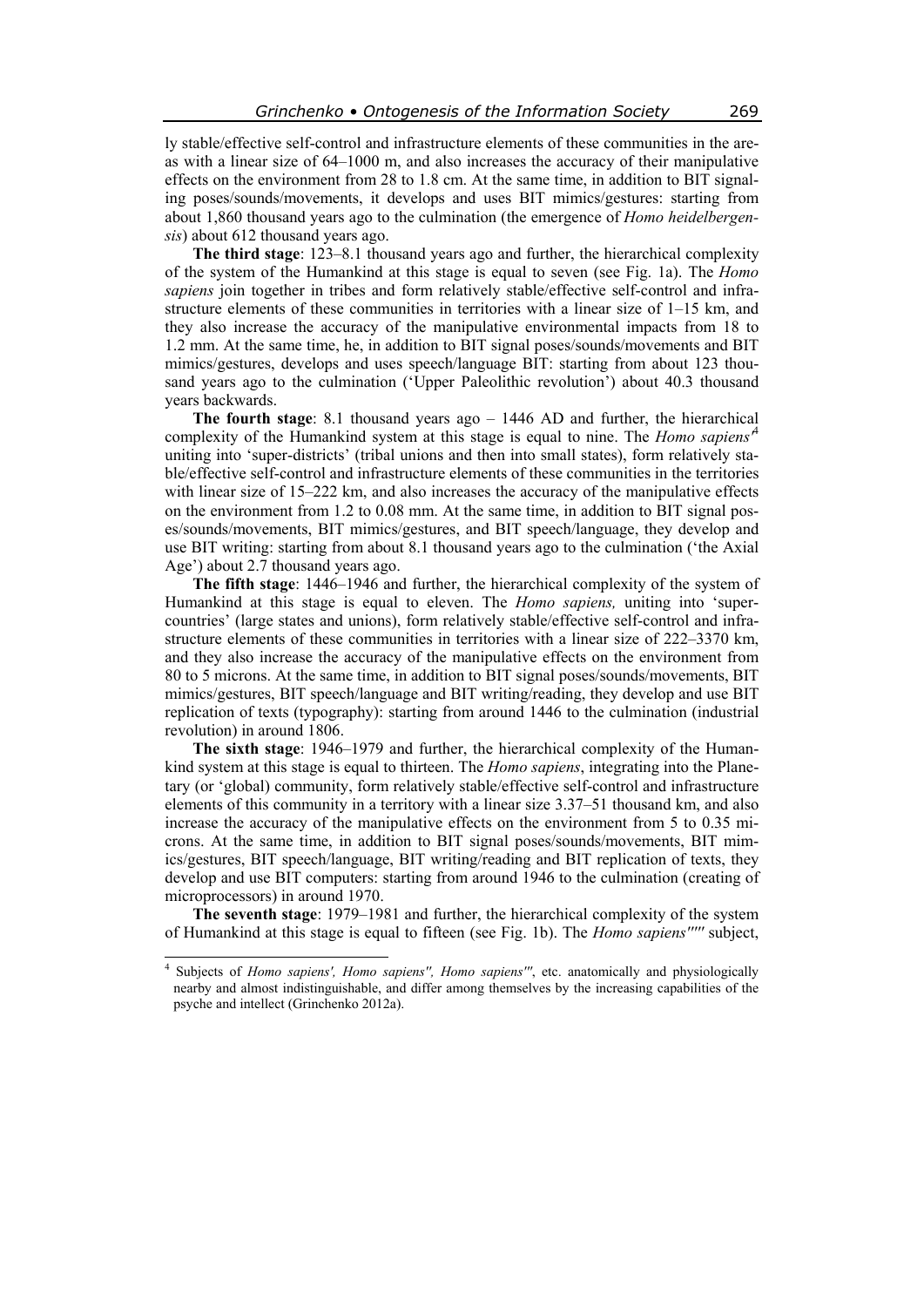uniting in the Community of the "Near" Cosmos, began the formation of its relatively stable/effective self-control and infrastructure elements in a space with a linear size (radius of the ball with the center in the Earth) 51–773 thousand km. It also improves the accuracy of its manipulative effects on the environment from 350 to 23 nm. At the same time, in addition to BIT signal poses/sounds/movements, BIT mimics/gestures, BIT speech/language, BIT writing/reading, BIT replicating texts and BIT computers, it develops and uses BIT telecommunications: with a start around 1979 and culminating (the appearance of social networks) around 2003.

**The eighth stage**: 1981–1981 and further, the hierarchical complexity of the Humankind's system at this stage is equal to seventeen. The subject of *Homo sapiens''''''*, uniting in the Community of the 'Intermediate' Cosmos, began the formation of its relatively stable/effective self-control and infrastructure elements in the space volume with a linear size of 0.773–11.7 million km, and also increases the accuracy of its manipulative effects on the environment from 23 to 1.5 nm. At the same time, in addition to BIT signal poses/sounds/movements, BIT mimics/gestures, BIT speech/language, BIT writing/reading, BIT replicating texts, BIT computers and BIT telecommunications, he began to develop and use promising nano-BIT: with a start around 1981 and the culmination in about 2341 (calculated forecast; it is possible that this will be BIT nano-hardware supported selective telepathy [Grinchenko 2012b]).

In some our works, we considered and interpreted the phenomenon of informationsystemic singularity in the development of Humankind around 1981 from the standpoint of the systemic cumulation principle (Grinchenko 2007; Grinchenko, Shchapova 2020).

The fact of such a mathematical predetermination of changes in social processes in time and in space in itself indicates that – by and large, in major – these processes do not develop in an arbitrary manner, but depending on the fundamental laws of the Universe.

In turn, the ontogenesis of informational personality, whose pace of movement exceeds the rate of anticipatory phylogenesis by 6–7 orders of magnitude, repeats the course of the latter in general terms. The additional intellectual component of the development of the infant-child-teenager-young-mature personality is best seen when they follow the development of new and new BIT communication (Grinchenko 2009).

#### **Conclusion**

What conclusions can be drawn from the above? It seems that the ontogenesis processes of the information society and the phylogenesis of the information personality are '*projections*' *of a unified process of systemogenesis* of the personal-production-social system (Humankind) – along with the genesis of production technologies (infrastructure and accuracy), techno-genesis, *etc*.

Therefore, there is a recommendation: even before the start of any study in the field of social, historical and cultural etc. phenomena and processes *cognition*, the researcher must *understand* their fundamental consistency, complexity, multidisciplinarity – and, of course, take this into account in his future work, even if it is quite local.

Finally, the fact that the critical moments of *the historical development of Humankind, in particular – the ontogenesis of the information society and the phylogenesis of the information personality – can be calculated according to formal mathematical-cybernetic models,* indicates *the direct dependence of these processes on the fundamental laws of the Universe.*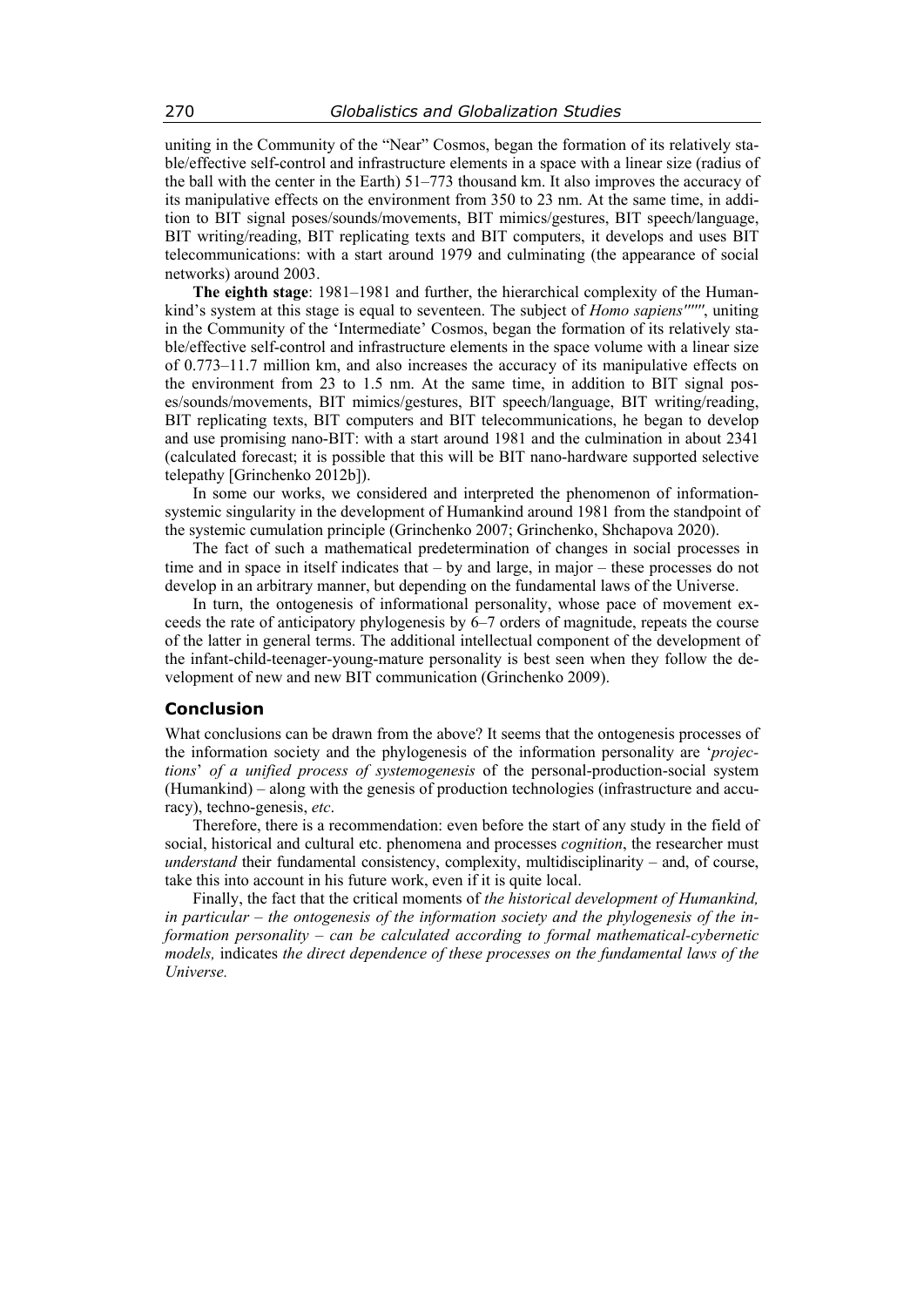#### **References**

- **Gagarin, V. A., and Raitskaya, L. K. 2013.** Development of Informational Personality in the Activity: Environmental Component. *Bulletin of Peoples' Friendship University of Russia. Series: Psychology and pedagogy* 3: 13–20. *In Russian* (Гагарин А. В., Раицкая Л. К. Развитие информационной личности в деятельности: энвайронментальная составляющая. *Вестник Российского университета дружбы народов.* Серия: *Психология и педагогика*: 13–20).
- **Grinchenko, S. N. 2004.** *The System Memory of the Living (as the basis of its meta-evolution and periodic structure)*. Moscow: IIP RAS, Mir. URL: http://www.ipiran.ru/publications/ publications/grinchenko/. *In Russian* (Гринченко С. Н. *Системная память живого (как основа его метаэволюции и периодической структуры*. М.: ИПИ РАН, Мир).
- **Grinchenko, S. N. 2006.** Meta-Evolution of Nature System The Framework of History. *Social Evolution & History* 5 (1): 42–88.
- **Grinchenko, S. N. 2007.** *Meta-Evolution (of Inanimate, Animate and Social-Technological Nature Systems)*. Moscow: IIP RAS. URL: http://www.ipiran.ru/publications/publications/ grinchenko/book\_2/. *In Russian* (Гринченко С. Н. *Метаэволюция (систем неживой, живой и социально-технологической природы)*. М.: ИПИ РАН, Мир).
- **Grinchenko, S. N. 2009.** Homo Eruditus (Educated Human) as an Element of the System of Humanity. *Otkrytoe obrazovamie* 2: 48–55 *In Russian* (Гринченко С. Н. Homo eruditus (человек образованный) как элемент системы Человечества. *Открытое образование* 2: 48–55).
- **Grinchenko, S. N. 2011.** The Pre- and Post-History of Humankind: What is it? In Yakunin, V. I. (ed.), *Problems of Contemporary World Futurology* (pp. 341–353). Newcastle-upon-Tyne: Cambridge Scholars Publishing.
- Grinchenko, S. N. 2012a. On the evolution of the psyche as a hierarchical system (cybernetic presentation). *Istoricheskaya psihologiya i sociologiya istorii* 6 (2): 60–76. *In Russian* (Гринченко С. Н. Об эволюции психики как иерархической системы (кибернетическое представление). *Историческая психология и социология истории* 6 (2): 60–76).
- **Grinchenko, S. N. 2012b.** Epilogue. *Proceedings of the report at the Joint Scientific Seminar of IIP RAS and ISIPS RAS "Methodological problems of the sciences about information"* Moscow: 5–8. URL: http://legacy.inion.ru/files/File/MPNI\_9\_13\_12\_12\_posl.pdf. *In Russian* (Гринченко С. Н. *Послесловие* к 9-му заседанию совместного семинара ИПИ РАН и ИНИОН РАН «Методологические проблемы наук об информации» (13 декабря 2012 г.).
- **Grinchenko, S. N., and Shchapova, Y. L. 2010.** Human History Periodization Models. *Herald of the Russian Academy of Sciences* 80 (6): 498–506.
- **Grinchenko, S. N., and Shchapova, Yu. L. 2014.** Space and time in archeology. Part 3. On the metric of the basic spatial structure of Humankind in the archaeological epoch. *Prostranstvo i vremya* 1 (15): 78–89. *In Russian* (Гринченко С. Н., Щапова Ю. Л. Пространство и время в археологии. Часть 3. О метрике базисной пространственной структуры человечества в археологическую эпоху. *Пространство и Время* 1 (15): С. 78–89).
- **Grinchenko, S. N., Shchapova, Y. L. 2020.** The Deductive Approach to Big History's Singularity. In Korotayev, A. V., LePoire, D. (eds.), *The 21st Century Singularity and Global Futures. A Big History perspective*. *World-Systems Evolution and Global Futures* (pp. 201– 210). Cham: Springer.